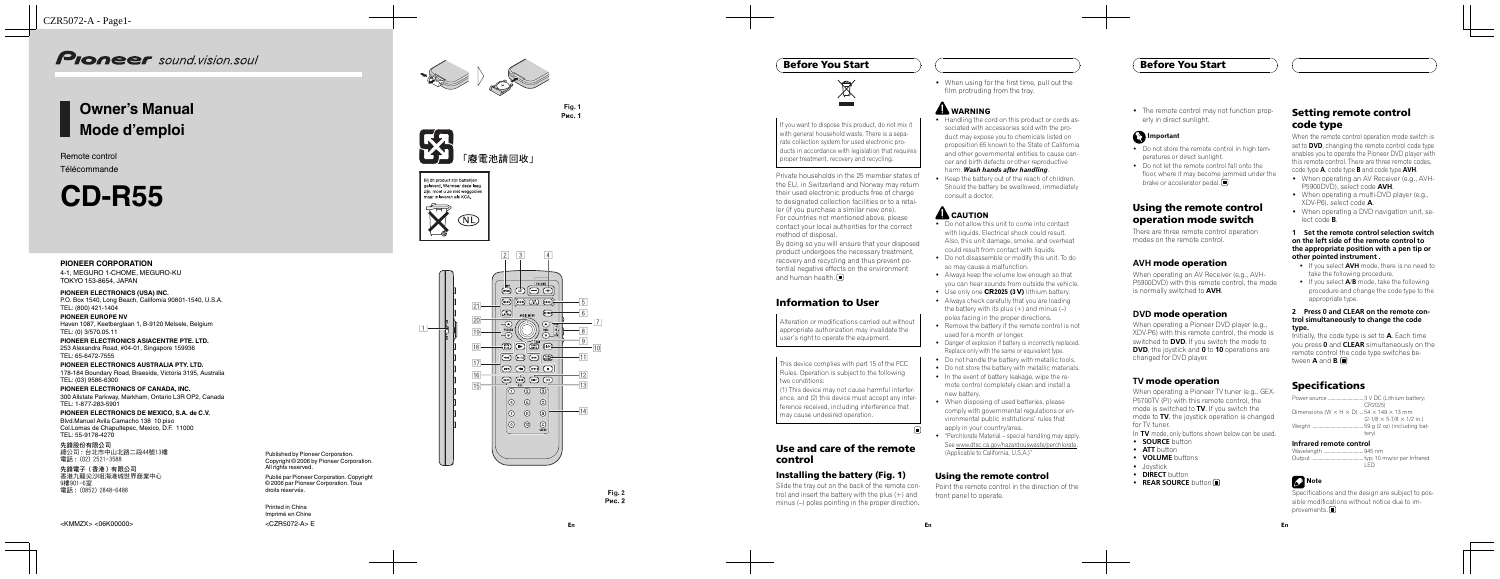|                | <b>Button names</b>                       | <b>AVH</b> mode                                                                                                                                                                                    | <b>DVD</b> mode                                                                                                                                              |
|----------------|-------------------------------------------|----------------------------------------------------------------------------------------------------------------------------------------------------------------------------------------------------|--------------------------------------------------------------------------------------------------------------------------------------------------------------|
| 1              | Remote control selec-<br>tion switch      | Switch to change the setting of the remote control. For details, refer to Setting re-<br>mote control code type.                                                                                   |                                                                                                                                                              |
| $\overline{2}$ | <b>SOURCE</b> button                      | Press to cycle through all the available sources. Press and hold to turn the source<br>off.                                                                                                        |                                                                                                                                                              |
| 3              | <b>ATT</b> button                         | Press to quickly lower the volume level, by about 90%. Press once more to return to<br>the original volume level.                                                                                  |                                                                                                                                                              |
| 4              | <b>VOLUME</b> buttons                     | Press to increase or decrease the volume.                                                                                                                                                          |                                                                                                                                                              |
|                | <b>AUDIO</b> button                       | Press to change the audio language during DVD playback.                                                                                                                                            |                                                                                                                                                              |
| 5              | <b>SUBTITLE</b> button                    | Press to change the subtitle language during DVD playback.                                                                                                                                         |                                                                                                                                                              |
|                | <b>ANGLE</b> button                       | Press to change the viewing angle during DVD playback.                                                                                                                                             |                                                                                                                                                              |
| 6              | <b>RETURN</b> button                      | Press to display the PBC (playback control) menu during PBC playback.                                                                                                                              |                                                                                                                                                              |
| 7              | $\triangle$ / $\nabla$ buttons (DISC)     | Not used.                                                                                                                                                                                          | Remote control code: AVH or B<br>Not used.<br>Remote control code: A<br>Press to select the next/previous disc.                                              |
| 8              | Remote control opera-<br>tion mode switch | Switch the operation mode between AVH, DVD and TV modes. Normally, set to<br>AVH. For details, refer to Using the remote control operation mode switch.                                            |                                                                                                                                                              |
| 9              | <b>BOOKMARK</b> button/<br>PGM button     | Press to operate the preprogrammed<br>functions for each source. For details.<br>refer to AV Receiver's operation manual.                                                                          | Press to turn the bookmark function on<br>or off when your DVD player features<br>bookmark function. For details, refer to<br>DVD player's operation manual. |
| 10             | <b>DIRECT</b> button                      | In U.S. and Canada:<br>Press to do direct XM/SIRIUS channel<br>select.<br>In other area:<br>Not used.                                                                                              | Not used.                                                                                                                                                    |
| 11             | <b>REAR SOURCE button</b>                 | Not used.                                                                                                                                                                                          | Remote control code: AVH<br>Not used.<br>Remote control code: A or B<br>Press to turn the DVD player on or off.                                              |
| 12             | <b>DISPLAY</b> button                     | Press to select different displays.                                                                                                                                                                | Remote control code: AVH<br>Not used.<br>Remote control code: A or B<br>Press to select different displays.                                                  |
| 13             | <b>ENTERTAINMENT but-</b><br>ton          | Not used.                                                                                                                                                                                          |                                                                                                                                                              |
| 14             | 0 to 10 buttons. CLEAR<br>button          | Press 0 to 10 to input numbers. Buttons<br>1 to 6 can operate the preset tuning for<br>the tuner or disc changing for DVD<br>player or multi-CD player. Press CLEAR<br>to clear the input numbers. | Press to select a menu item on the<br>Video CDs featuring PBC (playback con-<br>$trol$ .                                                                     |
| 15             | <b>BACK</b> button                        | Press to return to the previous display.                                                                                                                                                           | Not used.                                                                                                                                                    |

#### Button names and operation (Fig. 2)

Sortez le porte-pile de l'arrière de la télécommande et insérez la pile en respectant les po $larités (+) et (-).$ • Lors de la première utilisation, retirez le

**AN** ATTENTION Conservez la pile hors de portée des enfants. Au cas où la pile serait avalée, consultez immédiatement un médecin.



électrocution. Tout contact avec des liquides pourrait aussi provoquer des dommages, de la fumée et une surchauffe de l'appareil. • Ne démontez pas et ne modifiez pas cet appareil.

| 16 | <b>BAND</b> button                                                      | Press to select the tuner band when<br>tuner is selected as a source. Also used<br>to cancel the control mode of functions.<br>Press to switch mode between com-<br>pressed audio and audio data (CD-DA)<br>when playing discs with compressed<br>audio and audio data (CD-DA) such as<br>CD-EXTRA and MIXED-MODE CDs. | Press to switch mode between com-<br>pressed audio and audio data (CD-DA)<br>when playing discs with compressed<br>audio and audio data (CD-DA) such as<br>CD-EXTRA and MIXED-MODE CDs. |  |
|----|-------------------------------------------------------------------------|------------------------------------------------------------------------------------------------------------------------------------------------------------------------------------------------------------------------------------------------------------------------------------------------------------------------|-----------------------------------------------------------------------------------------------------------------------------------------------------------------------------------------|--|
|    | PLAY/PAUSE (▶/II)<br>button                                             | Press to switch sequentially between playback and pause.                                                                                                                                                                                                                                                               |                                                                                                                                                                                         |  |
|    | REVERSE (<Unition                                                       | Press to perform fast reverse.                                                                                                                                                                                                                                                                                         |                                                                                                                                                                                         |  |
|    | FORWARD (EX) but-<br>ton                                                | Press to perform fast forward.                                                                                                                                                                                                                                                                                         |                                                                                                                                                                                         |  |
| 17 | PREVIOUS (I-44) but-<br>ton                                             | Press to return to the previous track (chapter).                                                                                                                                                                                                                                                                       |                                                                                                                                                                                         |  |
|    | NEXT (DD) button                                                        | Press to go to the next track (chapter).                                                                                                                                                                                                                                                                               |                                                                                                                                                                                         |  |
|    | $STEP$ ( $II$ $\blacktriangleright$ / $\blacktriangleleft II$ ) buttons | Press to move ahead one frame at a time during DVD/VideoCD playback. Press and<br>hold for one second to activate slow playback.                                                                                                                                                                                       |                                                                                                                                                                                         |  |
|    | $STOP ( \blacksquare)$ button                                           | Press to stop playback.                                                                                                                                                                                                                                                                                                |                                                                                                                                                                                         |  |
| 18 | <b>AUTO PLAY button</b>                                                 | Press to turn the DVD auto-playback function on or off.                                                                                                                                                                                                                                                                |                                                                                                                                                                                         |  |
| 19 | $\triangle$ / $\nabla$ buttons (FOLDER)                                 | Press to select the next/previous folder.                                                                                                                                                                                                                                                                              |                                                                                                                                                                                         |  |
| 20 | Joystick                                                                | Move to do fast forward, reverse and<br>track search controls. Click to recall<br><b>MFNU</b>                                                                                                                                                                                                                          | Move to select a menu on the DVD<br>menu.                                                                                                                                               |  |
|    | <b>MENU</b> button                                                      | Press to display the DVD menu during DVD playback.                                                                                                                                                                                                                                                                     |                                                                                                                                                                                         |  |
| 21 | TOP MENU (TOP.M)<br>button                                              | Press to return to the top menu during DVD playback.                                                                                                                                                                                                                                                                   |                                                                                                                                                                                         |  |

• La télécommande peut ne pas fonctionner correctement à la lumière directe du soleil.

- ! Ne laissez pas la télécommande exposée à des températures élevées ou à la lumière directe du soleil.
- ! Ne laissez pas la télécommande tomber sur le plancher, où elle pourrait gêner le bon fonctionnement de la pédale de frein ou d'accélérateur.<sup>1</sup>

Quand vous utilisez un récepteur AV (par exemple AVH-P5900DVD) avec cette télécommande, le mode choisi est normalement **AVH**.

#### Button names and operation (Fig. 2)



Si vous souhaitez vous débarrasser de cet appareil, ne le mettez pas à la poubelle avec vos ordures ménagères. Il existe un système de collecte séparé pour les appareils électroniques usagés, qui doivent être récupérés, traités et recyclés conformément à la législation.

Les habitants des 25 états membres de l'UE, de Suisse et de Norvège peuvent retourner gratuitement leurs appareils électroniques usagés aux centres de collecte agréés ou à un détaillant (si vous rachetez un appareil simi-

- . Quand vous utilisez un récepteur AV (par exemple AVH-P5900DVD), choisissez le code AVH.
- Quand vous utilisez un lecteur de DVD à chargeur (par exemple XDV-P6), choisissez le code A.
- . Quand vous utilisez une unité de navigation DVD, choisissez le code B.

laire neuf).

Dans les pays qui ne sont pas mentionnés cidessus, veuillez contacter les autorités locales pour savoir comment vous pouvez vous débarrasser de vos appareils.

- . Si vous choisissez le mode AVH, il n'est pas nécessaire d'exécuter la procédure qui suit.
- Si vous choisissez le mode **A/B**, exécutez la procédure suivante et changez le type de code à la valeur appropriée.

Initialement, le type de code est positionné sur A. Chaque fois que vous appuyez simultanément sur les touches 0 et CLEAR de la télécommande, le type de code bascule entre A et  $B.\Box$ 

Vous garantirez ainsi que les appareils dont vous vous débarrassez sont correctement récupérés, traités et recyclés et préviendrez de cette façon les impacts néfastes possibles sur l'environnement et la santé humaine.

# Utilisation et soin de la télécommande

#### Installation de la pile (Fig. 1)

film qui dépasse du porte-pile.

#### **A** PRÉCAUTION

! Ne laissez pas cet appareil venir en contact avec des liquides. Cela pourrait provoquer une

- Cela pourrait provoquer un dysfonctionnement. ! Maintenez toujours le niveau d'écoute à une
- valeur telle que vous puissiez entendre les sons provenant de l'extérieur du véhicule.
- Utilisez seulement une pile au lithium CR2025 (3 V).
- Vérifiez toujours soigneusement que vous insérez la pile en respectant les polarités (+) et (–) indiquées.
- ! Retirez la pile si la télécommande n'est pas utilisée pendant un mois ou plus.
- Le remplacement de la pile par une pile inappropriée peut provoquer une explosion. Remplacez la pile uniquement par une pile identique ou de type équivalent.
- Ne manipulez pas la pile avec un outil métallique.
- ! Ne conservez pas la pile avec des objets métalliques.
- En cas de fuite de la pile, nettoyez soigneusement la télécommande puis mettez en place une pile neuve.
- Lors de la mise au rebut des piles usagées, respectez les règlements nationaux ou les instructions locales en vigueur dans le pays ou la région en matière de conservation ou de protection de l'environnement.

### Utilisation de la télécommande

Pointez la télécommande dans la direction de la face avant de l'appareil à télécommander.



#### Utilisation du commutateur de mode de fonctionnement de la télécommande

Il existe trois modes de fonctionnement de la télécommande.

#### Fonctionnement en mode AVH

#### Fonctionnement en mode DVD

Quand vous utilisez un lecteur de DVD Pioneer (par exemple XDV-P6) avec cette télécommande, le mode choisi est DVD. Si vous passez en mode **DVD**, le fonctionnement du joystick et des touches 0 à 10 est modifié pour le lecteur de DVD.

#### Fonctionnement en mode TV

Quand vous utilisez un syntoniseur TV Pioneer (par exemple GEX-P5700TV (P)) avec cette télécommande, le mode choisi est TV. Si vous passez en mode TV, le fonctionnement du joystick est modifié pour le syntoniseur TV. En mode TV, seules les touches ci-dessous peuvent être utilisées.

- **·** Touche **SOURCE**
- **•** Touche **ATT**
- $\bullet$  Touches VOLUME
- Jovstick
- **·** Touche **DIRECT**
- **Touche REAR SOURCE**

# Programmation du type de code de télécommande

Quand le commutateur de mode de fonctionnement de la télécommande est sur DVD, changer le type de code de télécommande vous permet d'utiliser le lecteur de DVD Pioneer avec cette télécommande. Il existe

trois types de code de télécommande, A, B et AVH.

#### 1 Positionnez le commutateur de sélection du type de télécommande situé sur le côté gauche de la télécommande sur la position appropriée avec la pointe d*'*un stylo ou un autre instrument pointu.

#### 2 Appuyez simultanément sur les touches 0 et CLEAR de la télécommande pour changer le type de code.

# Caractéristiques techniques

|  | CR2025)                                                              |
|--|----------------------------------------------------------------------|
|  | Dimensions ( $L \times H \times P$ )  54 $\times$ 149 $\times$ 13 mm |
|  |                                                                      |
|  |                                                                      |

# **B** Remarque

Les caractéristiques et la présentation peuvent être modifiées sans avis préalable à fin d'amélioration.<sup>1</sup>

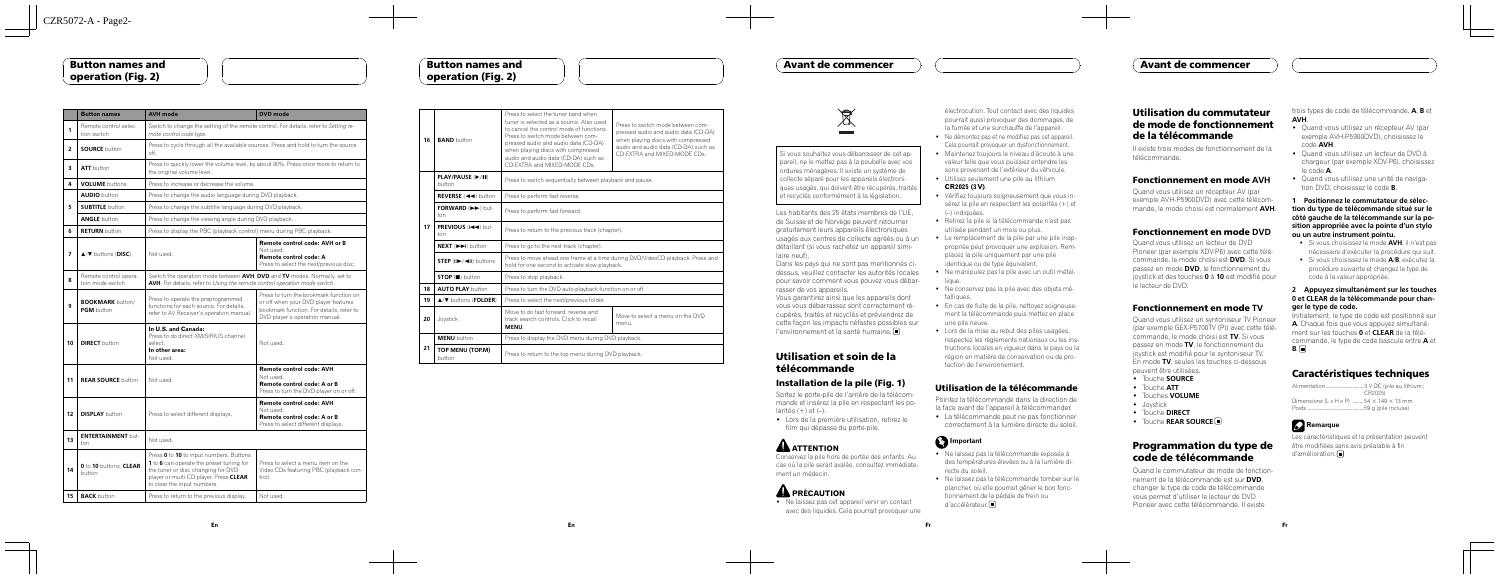

рис. 1



7

**Fi g. 2**

 $\overline{10}$ 

#### Fr

|                | <b>Nom des touches</b>                                         | <b>Mode AVH</b>                                                                                                                                                                                                         | <b>Mode DVD</b>                                                                                                                                                                                                           |  |
|----------------|----------------------------------------------------------------|-------------------------------------------------------------------------------------------------------------------------------------------------------------------------------------------------------------------------|---------------------------------------------------------------------------------------------------------------------------------------------------------------------------------------------------------------------------|--|
| 1              | Commutateur de sélec-<br>tion de télécommande                  | à Programmation du type de code de télécommande.                                                                                                                                                                        | Utilisé pour changer le réglage de la télécommande. Pour les détails, reportez-vous                                                                                                                                       |  |
| $\overline{2}$ | Touche SOURCE                                                  |                                                                                                                                                                                                                         | Appuyez sur cette touche pour parcourir les différentes sources disponibles. Main-<br>tenez la pression sur cette touche pour mettre la source hors service.                                                              |  |
| 3              | Touche ATT                                                     | 90 %. Appuyez à nouveau pour revenir au niveau de volume initial.                                                                                                                                                       | Appuyez sur cette touche pour diminuer rapidement le niveau du volume d'environ                                                                                                                                           |  |
| 4              | Touches <b>VOLUME</b>                                          | Appuyez sur ces touches pour augmenter ou diminuer le niveau sonore.                                                                                                                                                    |                                                                                                                                                                                                                           |  |
|                | Touche <b>AUDIO</b>                                            | Appuyez sur cette touche pour changer la langue audio pendant la lecture d'un<br>DVD.                                                                                                                                   |                                                                                                                                                                                                                           |  |
| 5              | Touche <b>SUBTITLE</b>                                         | Appuyez sur cette touche pour changer la langue des sous-titres pendant la lecture<br>d'un DVD.                                                                                                                         |                                                                                                                                                                                                                           |  |
|                | Touche <b>ANGLE</b>                                            |                                                                                                                                                                                                                         | Appuyez sur cette touche pour changer l'angle de vue pendant la lecture d'un DVD.                                                                                                                                         |  |
| 6              | Touche <b>RETURN</b>                                           | Appuyez sur cette touche pour afficher le menu PBC (contrôle de la lecture) pen-<br>dant la lecture PBC.                                                                                                                |                                                                                                                                                                                                                           |  |
| $\overline{ }$ | Touches <b>A/V (DISC)</b>                                      | Non utilisée.                                                                                                                                                                                                           | Code de télécommande : AVH ou B<br>Non utilisée.<br>Code de télécommande : A<br>Appuyez sur cette touche pour choisir le<br>disque suivant/précédent.                                                                     |  |
| 8              | Commutateur de mode<br>de fonctionnement de<br>la télécommande | Bascule le mode de fonctionnement entre les modes AVH. DVD et TV. Normale-<br>ment, positionné sur AVH. Pour les détails, reportez-vous à Utilisation du commuta-<br>teur de mode de fonctionnement de la télécommande. |                                                                                                                                                                                                                           |  |
| 9              | Touche <b>BOOKMARK/</b><br>touche PGM                          | Appuyez sur cette touche pour utiliser<br>les fonctions préprogrammées pour<br>chaque source. Pour les détails, repor-<br>tez-vous au mode d'emploi du récepteur<br>AV.                                                 | Appuyez sur cette touche pour mettre la<br>fonction signet en service ou hors ser-<br>vice si votre lecteur de DVD supporte<br>cette fonction. Pour les détails, reportez-<br>vous au mode d'emploi du lecteur de<br>DVD. |  |
| 10             | Touche DIRECT                                                  | Aux Etats-Unis et au Canada:<br>Appuvez pour effectuer une sélection di-<br>recte du canal XM/SIRIUS.<br>Dans les autres régions :<br>Non utilisée.                                                                     | Non utilisée.                                                                                                                                                                                                             |  |
| 11             | Touche REAR SOURCE                                             | Non utilisée.                                                                                                                                                                                                           | Code de télécommande : AVH<br>Non utilisée.<br>Code de télécommande : A ou B<br>Appuyez sur cette touche pour mettre le<br>lecteur de DVD en service ou hors ser-<br>vice.                                                |  |
| 12             | Touche DISPLAY                                                 | Appuyez sur cette touche pour choisir<br>un affichage différent.                                                                                                                                                        | Code de télécommande : AVH<br>Non utilisée.<br>Code de télécommande : A ou B<br>Appuyez sur cette touche pour choisir<br>un affichage différent.                                                                          |  |

#### Nom des touches et leur utilisation (Fig. 2)



• При первом использовании извлеките пленку , край которой выступает из лотка .

|                                                                                                                                   | Touche <b>ENTERTAIN-</b>                                        |                                                                                                                                                                                                                                                                                                                                                                                                                                                           |                                                                                                                                                                                                                                                           |
|-----------------------------------------------------------------------------------------------------------------------------------|-----------------------------------------------------------------|-----------------------------------------------------------------------------------------------------------------------------------------------------------------------------------------------------------------------------------------------------------------------------------------------------------------------------------------------------------------------------------------------------------------------------------------------------------|-----------------------------------------------------------------------------------------------------------------------------------------------------------------------------------------------------------------------------------------------------------|
| 13                                                                                                                                | <b>MENT</b>                                                     | Non utilisée.                                                                                                                                                                                                                                                                                                                                                                                                                                             |                                                                                                                                                                                                                                                           |
| 14                                                                                                                                | Touches 0 à 10, touche<br><b>CLEAR</b>                          | Appuyez sur les touches 0 à 10 pour sai-<br>sir les numéros. Les touches 1 à 6 per-<br>mettent d'effectuer la présélection pour<br>le syntoniseur ou le changement de<br>disque pour le lecteur de DVD ou le lec-<br>teur de CD à chargeur. Appuyez sur<br><b>CLEAR</b> pour effacer les numéros saisis.                                                                                                                                                  | Appuyez sur ces touches pour sélection-<br>ner un élément de menu sur les CD<br>Vidéo disposant de la fonction PBC<br>(contrôle de la lecture).                                                                                                           |
| 15                                                                                                                                | Touche <b>BACK</b>                                              | Appuyez sur cette touche pour revenir à<br>l'affichage précédent.                                                                                                                                                                                                                                                                                                                                                                                         | Non utilisée.                                                                                                                                                                                                                                             |
| 16                                                                                                                                | Touche <b>BAND</b>                                              | Appuyez sur cette touche pour choisir la<br>bande du syntoniseur quand le syntoni-<br>seur est sélectionné comme source. Uti-<br>lisée aussi pour annuler le mode<br>commande des fonctions.<br>Appuyez sur cette touche pour changer<br>de mode entre audio compressé et don-<br>nées audio (CD-DA) lors de la lecture de<br>disques comportant de l'audio<br>compressé et des données audio (CD-<br>DA) tels que les disques CD-EXTRA et<br>MIXED-MODE. | Appuyez sur cette touche pour changer<br>de mode entre audio compressé et don-<br>nées audio (CD-DA) lors de la lecture de<br>disques comportant de l'audio<br>compressé et des données audio (CD-<br>DA) tels que les disques CD-EXTRA et<br>MIXFD-MODE. |
|                                                                                                                                   | Touche PLAY/PAUSE<br>$($ $\blacktriangleright$ /III)            | Appuyez sur cette touche pour basculer alternativement entre lecture et pause.                                                                                                                                                                                                                                                                                                                                                                            |                                                                                                                                                                                                                                                           |
|                                                                                                                                   | Touche REVERSE (<<                                              | Appuyez sur cette touche pour effectuer un retour rapide.                                                                                                                                                                                                                                                                                                                                                                                                 |                                                                                                                                                                                                                                                           |
|                                                                                                                                   | Touche FORWARD<br>$( \blacktriangleright \blacktriangleright )$ | Appuyez sur cette touche pour effectuer une avance rapide.                                                                                                                                                                                                                                                                                                                                                                                                |                                                                                                                                                                                                                                                           |
| 17                                                                                                                                | Touche PREVIOUS<br>$(H \blacktriangleleft \blacktriangleleft)$  | Appuyez sur cette touche pour revenir à la plage précédente (au chapitre précé-<br>dent).                                                                                                                                                                                                                                                                                                                                                                 |                                                                                                                                                                                                                                                           |
|                                                                                                                                   | Touche NEXT (DDI)                                               | Appuyez sur cette touche pour aller à la plage suivante (au chapitre suivant).                                                                                                                                                                                                                                                                                                                                                                            |                                                                                                                                                                                                                                                           |
|                                                                                                                                   | Touches <b>STEP</b> (II►/◀II)                                   | Appuyez sur ces touches pour avancer image par image pendant la lecture d'un<br>DVD/CD Vidéo. Appuyez pendant une seconde pour activer la lecture au ralenti.                                                                                                                                                                                                                                                                                             |                                                                                                                                                                                                                                                           |
|                                                                                                                                   | Touche STOP (I)                                                 | Appuyez sur cette touche pour arrêter la lecture.                                                                                                                                                                                                                                                                                                                                                                                                         |                                                                                                                                                                                                                                                           |
| 18                                                                                                                                | Touche <b>AUTO PLAY</b>                                         | Appuyez sur cette touche pour mettre la fonction de lecture automatique du DVD<br>en service ou hors service.                                                                                                                                                                                                                                                                                                                                             |                                                                                                                                                                                                                                                           |
| 19                                                                                                                                | Touches <b>A/V (FOL-</b><br>DER)                                | Appuyez sur cette touche pour choisir le dossier suivant/précédent.                                                                                                                                                                                                                                                                                                                                                                                       |                                                                                                                                                                                                                                                           |
| 20                                                                                                                                | Joystick                                                        | Déplacez-le pour exécuter les comman-<br>des avance rapide, retour rapide et re-<br>cherche de plage musicale. Cliquez<br>pour rappeler MENU.                                                                                                                                                                                                                                                                                                             | Déplacez-le pour sélectionner un menu<br>dans le menu DVD.                                                                                                                                                                                                |
| Touche MENU<br>Appuyez sur cette touche pour afficher le menu DVD pendant la lecture d'un DVD.                                    |                                                                 |                                                                                                                                                                                                                                                                                                                                                                                                                                                           |                                                                                                                                                                                                                                                           |
| 21<br>Touche TOP MENU<br>Appuyez sur cette touche pour revenir au menu principal pendant la lecture d'un<br>(TOP.M)<br><b>DVD</b> |                                                                 |                                                                                                                                                                                                                                                                                                                                                                                                                                                           |                                                                                                                                                                                                                                                           |
|                                                                                                                                   |                                                                 |                                                                                                                                                                                                                                                                                                                                                                                                                                                           |                                                                                                                                                                                                                                                           |

- Не допускайте попадания жидкости на данное устройство . Это может повлечь по ражение электрическим током . Кроме того , попадание жидкости может повлечь по вреждение этого устройства , появление дыма и перегрев .
- Не разбирайте и не вносите изменения в конструкцию данного устройства . Это может привести к неисправной работе ус тройства .
- Всегда сохраняйте уровень громкости достаточно низким , чтобы Вы могли слышать звуки снаружи машины .
- Используйте только одну литиевую батарейку CR2025 (3 V) .
- При установке батарейки всегда соблюдайте полярность контактов (+) и ( –).
- Если пульт дистанционного управления не используется в течение месяца или более , извлеките из него батарейку .
- При несоблюдении правил замены батареек возникает опасность взрыва . За меняйте батарейку только батарейкой того же или аналогичного типа .
- Избегайте соприкосновения батарейки с металлическими предметами .
- Не храните батарейку вместе с металлическими предметами .
- В случае протечки батарейки тщательно протрите пульт дистанционного управле ния и вставьте в него новую батарейку .
- При утилизации использованных батареек соблюдайте требования законодательства и другие правила в сфере охраны окру жающей среды , действующие в Вашей стране /регионе .

#### Nom des touches et leur utilisation (Fig. 2)

Если вы желаете утилизировать данное изделие , не выбрасывайте его вместе с обычным бытовым мусором . Существует отдельная система сбора использованных электронных изделий в соответствии с за конодательством , которая предполагает со ответствующее обращение , возврат и переработку .

Чacтные клиенты - в 25 странах -членах ЕС , в Швейцарии и Норвегии могут бесплатно возвращать использованные электронные изделия в соответствующие пункты сбора или дилеру (при покупке сходного нового изделия).

В странах , не перечисленных выше , для получения информации о правильных спо собах утилизации обращайтесь в cooтветcтвующие учреждения.

Поступая таким образом , вы можете быть уверены в том , что утилизируемый продукт будет соответствующим образом обрабо тан , передан в соответствующий пункт и переработан без возможных негативных последствий для окружающей среды и здо ровья людей .

#### Использование и уход за пультом дистанционного управления

#### Установка батарейки (Рис. 1)

Выдвиньте лоток на задней стороне пульта дистанционного управления и вставьте ба тарейку , соблюдая полярность контактов (+) и ( –).

# ПРЕДУПРЕЖДЕНИЕ

Держите батарейки в недоступном для детей месте . При случайном проглатывании бата рейки немедленно обратитесь к врачу .

# $\mathbf{\Lambda}$  внимание

#### Перед началом эксплуатации